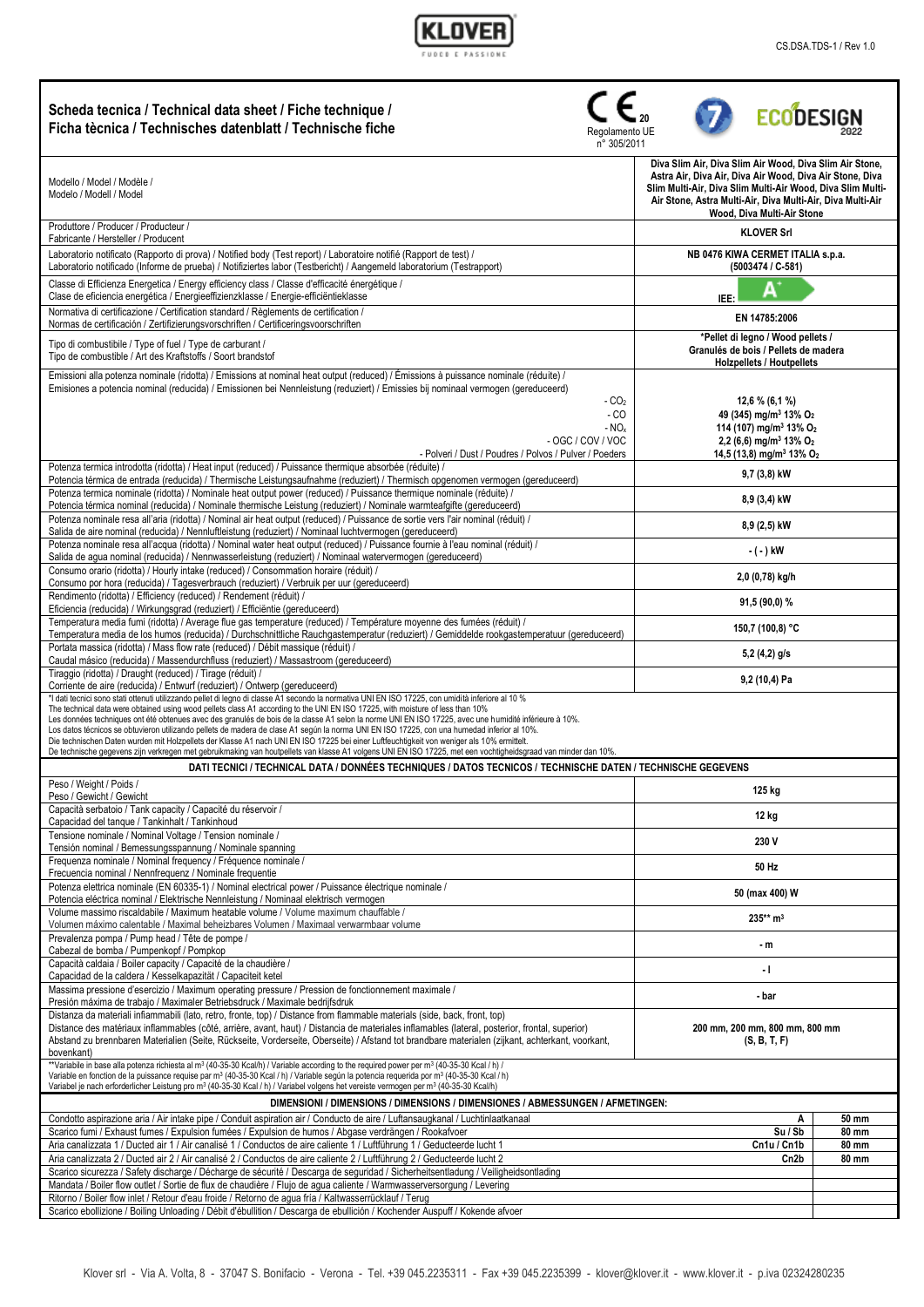**KLOVER** 

**DIVA SLIM AIR / DIVA SLIM MULTI-AIR / ASTRA AIR / ASTRA MULTI-AIR**